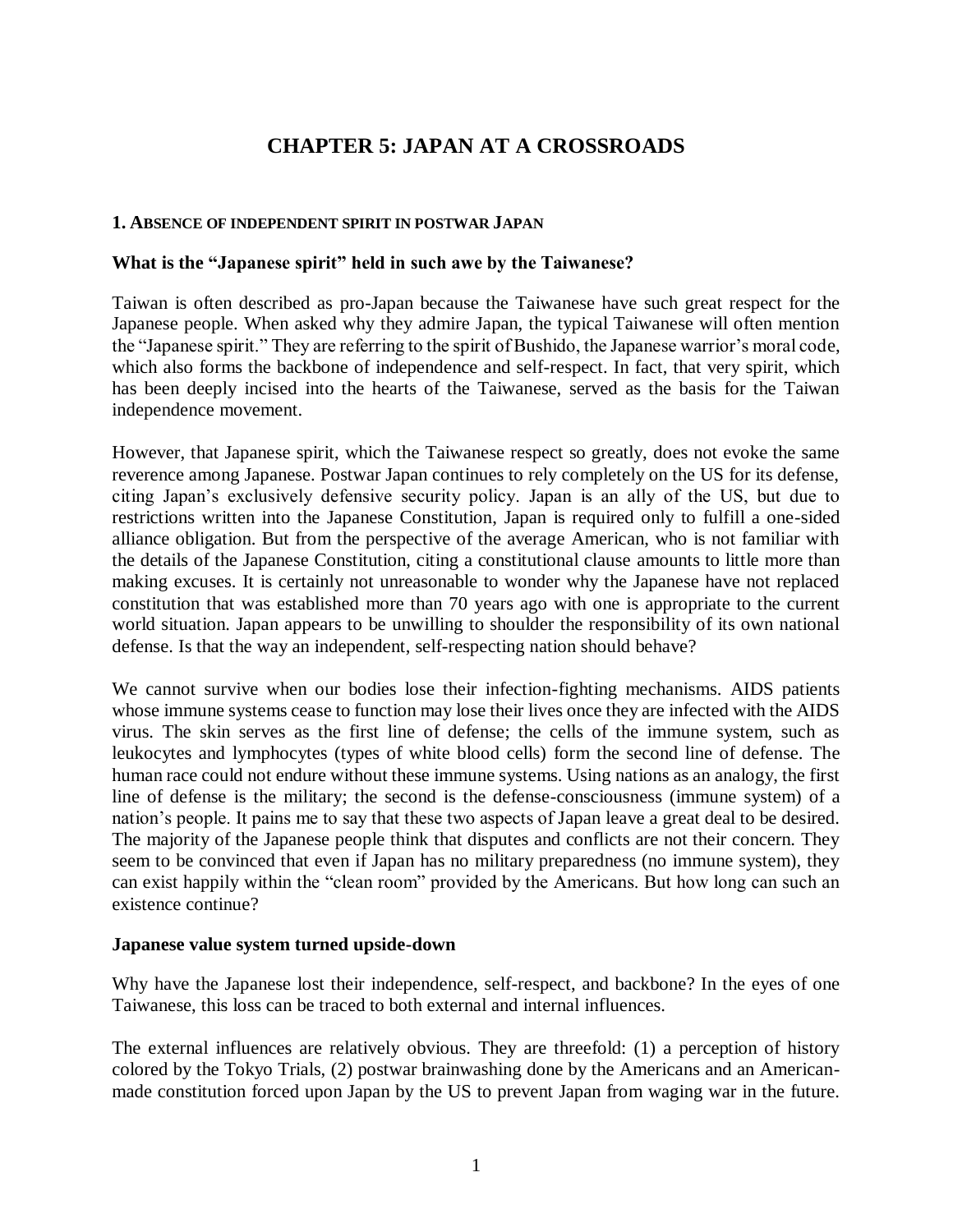To these we must add (3) propaganda disseminated by "Shinso bako" (Truth Box), a GHQ radio program, and GHQ-controlled education, which planted the seeds of antiwar ideology in the minds of the Japanese. All these influences turned the Japanese value system upside down. Militarism, which had been viewed as virtuous, was now evil; individualism, which had been viewed as evil, was now virtuous. In other words, the relative importance of public and private was reversed. The Japanese lost their sense of responsibility toward their nation, as well as the sense of responsibility that forms the core of the independent spirit. The natural conclusion was that the spirit of independence and self-respect could no longer exist.

## **Resignation: the unconscious mind of the Japanese**

The internal influences are more complex. The major influence seems to be the resignation that lies in the unconscious mind of the Japanese. I think an example from sumo wrestling, one of Japan's national sports, will help readers understand what I mean by this. Once the referee has designated the winner of a sumo match, loser accepts that decision stoically and resignedly. Therein lies the beauty of sumo. The loser never cries out, makes excuses, or shows his dissatisfaction. This is the Japanese way. Once they had tasted defeat in war, the Japanese accepted all of its consequences.

The following is an excerpt from a radio broadcast delivered by Emperor Showa on August 15, 1945.

> The hardships and sufferings to which our nation is to be subjected hereafter will be certainly great. We are keenly aware of the inmost feelings of all of you, our subjects. However, it is according to the dictates of time and fate that We have resolved to pave the way for a grand peace for all the generations to come by enduring the unendurable and suffering what is insufferable.<sup>1</sup>

His subjects united behind him and submitted to any and all insults and injuries inflicted upon them. They raised no objections to the condemnation of prewar Japan as evil, or to the patent unfairness of the Tokyo Trials. They were the vanquished, and they endured those insults resolutely.

Members of the prewar generations sometimes tell me how much they hate war, and how futile it is. Postwar educators have taught their students that all warfare is to be condemned. If this is so, then every single one of the world's nations is evil. If Japan had emerged victorious from World War II, I wonder if the Japanese of today would be saying, "There must never be another war." After all, there was no shift in the value system after Japan won two foreign wars: the  $1<sup>st</sup>$  Sino-Japanese War and the Russo-Japanese War.

## **Lack of desire for independence proves convenient**

External influences alone should not have been able to effect a reversal of the Japanese value system, which had endured for 2,600 years. There are any number of nations that have become

 $\overline{a}$ 

<sup>&</sup>lt;sup>1</sup> https://en.wikipedia.org/wiki/Hirohito\_surrender\_broadcast.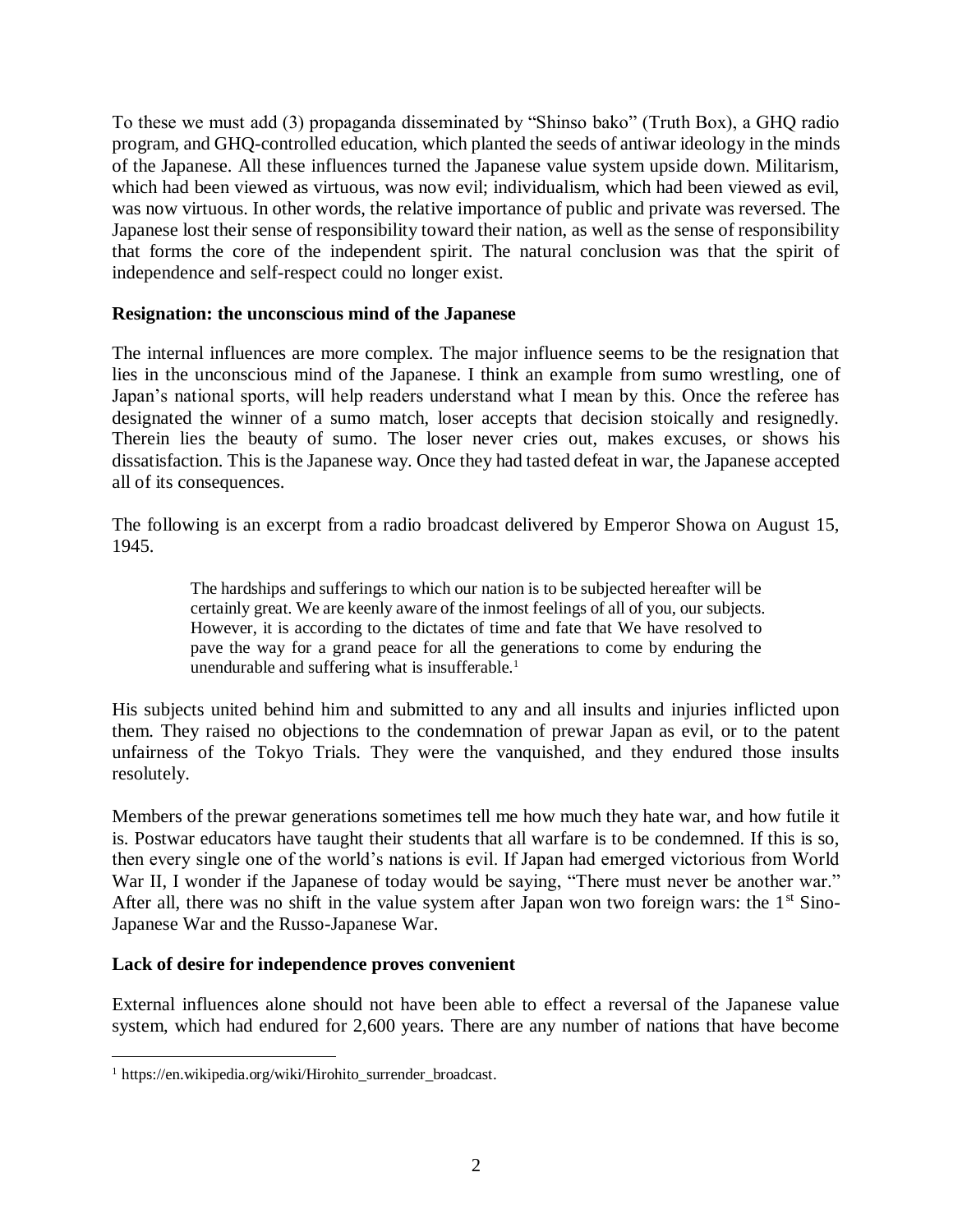independent states even after being occupied and controlled by a foreign power. Seven years out of a 2,600-year-long history is just a drop in the bucket. If the Japanese made up their minds, they could extricate themselves from their status as citizens of a semi-independent nation that relies on another nation for its defense, and make the transition to a totally independent state.

Even when Japan regained its sovereignty when the Treaty of Peace was concluded in 1951, the Japanese made no appreciable effort to establish their own constitution. So far even the LDP (Liberal Democratic Party), whose platform includes constitutional revision, does not seem to have the slightest interest in making the effort required to revise the Japanese Constitution. I suspect the reason for this is that, when all is said and done, the Japanese people do not think constitutional revision is a pressing problem. They don't believe that they should desire independence, nor do they think their dependence on another nation will affect them adversely. Consequently, they are passive about constitutional revision. Even politicians, bureaucrats, and business leaders don't think they will be inconvenienced by their lack of desire for independence, they are not inclined to feel that this is a problem that cries out for a solution. In fact, they are convinced that everything will run more smoothly if the status quo is maintained.

At one time American military bases in Japan were referred to as bottlecaps. As the word suggests, the Japanese felt safe depending on the US. In other words, the absence of a desire for independence gave rise to a situation that was ideal for both the international community and Japanese society.

## **Dependence fosters disdain**

Of course, both individuals and nations are independent entities, so some degree of interdependence is necessary. But an existence that depends completely on another entity for its safety becomes subject to disdain. And as in the international community and the animal kingdom, contempt and disdain can cost lives.

As long as there is a human race, there will always be wars. It is not an exaggeration to describe human history as a chronicle of wars. Disputes will arise in any human society, no matter how peaceful. That is why police forces and courts are necessary. Though there are international courts, which mediate disputes between nations, there is no international police force to implement judgements. International organizations like the United Nations are groups of nations intent on pursuing their own interests; they are not police forces. Ultimately, even in the international community, it's every nation for itself. This rule never changes.

At present Japan is protected by American military personnel stationed on its shores. The Japanese need spend only 1% of their GDP on lightly armed troops devoted exclusively to defense. Most Japanese are aware that the Self-Defense Forces, on their own, could not defend their nation. But just hearing the word *war* automatically inspires rejection and the thought process grinds to a halt. The Japanese of today refuse to face reality; to them, war exists in historical works and films, but not in today's society.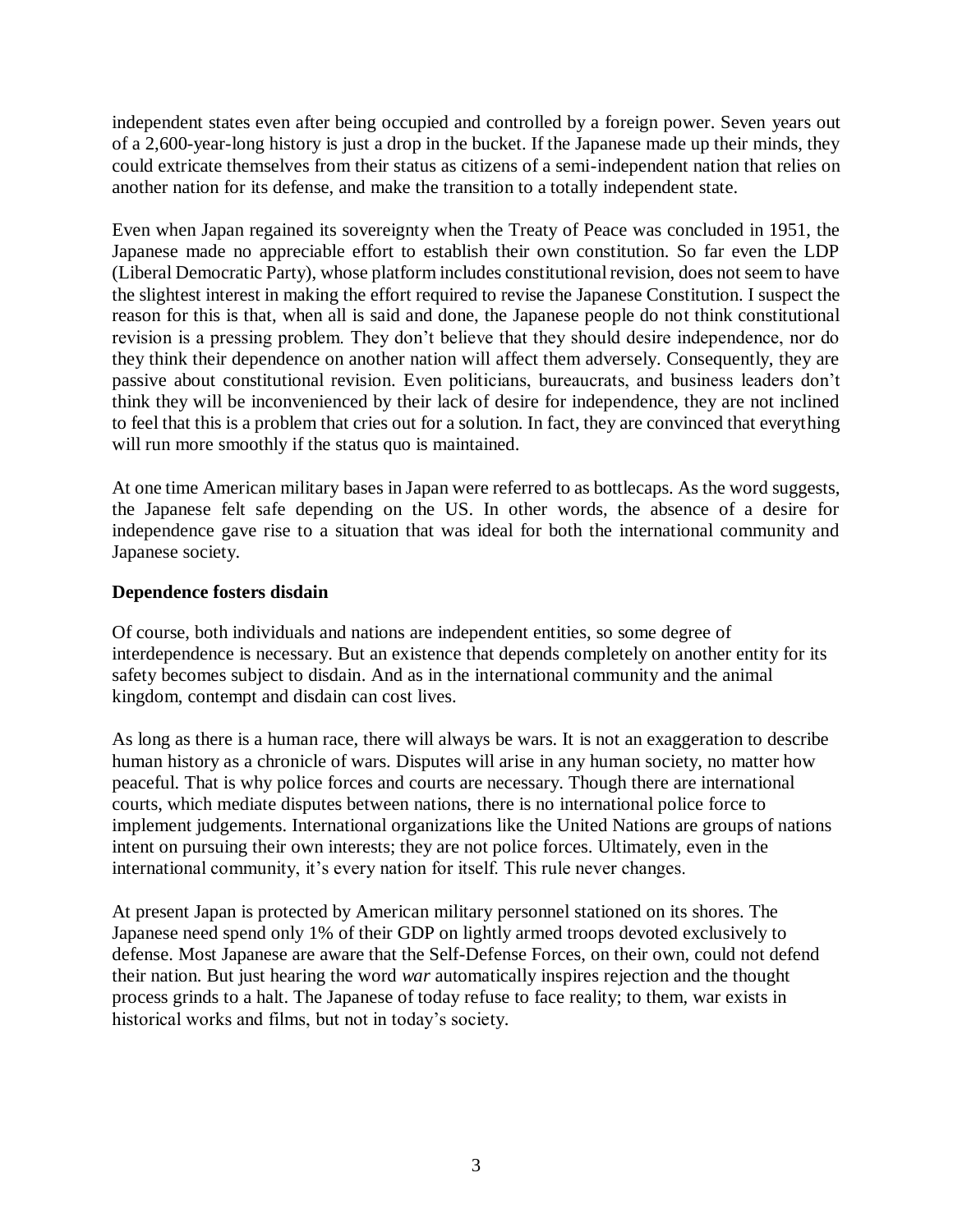### **The economy alone cannot guarantee survival**

Most Japanese see nothing wrong with this mentality. But it is not what prevented postwar Japan from becoming entangled in warfare. Japan avoided warfare because it was protected by a powerful nation, the US.

Many postwar Japanese are convinced of the convenience of the current situation, because it allows them to concentrate on economic matters. Of course, in any nation the economy is the most important factor, as it affects its citizens' livelihood. In terms of the human body, the economy can be compared to nutrients and blood vessels that transport nutrients. But remember that it is national defense that protects economies. National defense is like the skin of the human body, which is the most important defense against pathogens and physical harm. Without skin, we couldn't survive — not even for one day — because the external environment, which seems harmless, would cause lethal damage to the body without the defense provided by the skin. Just as we cannot live without skin, a nation cannot survive by its economy alone. It needs national defense. Even in permanently neutral Switzerland, a symbol of peace, there is universal conscription.

### **Does Japan want to be another Carthage?**

No truly independent nation devotes all its efforts to economic matters and none to national defense. There are some nations that have entrusted their destinies to other countries that, on a whim, could change their minds. Postwar Japan is one of them. Can such nations survive in the foreseeable future? The answer to this question can be found in the example of a nation that was destroyed 1,000 years ago. Mercantile Carthage opted for a nonaggressive defense policy, and was easily conquered by the Roman empire. How long will Japan be able to rely on the US? Will American troops remain on Japanese soil forever? If they ever depart, the PLA will waste no time in coming to "liberate" Japan. Is that what the Japanese want?

## **2. THE WORLD LOOKS TO JAPAN**

## **Why the Taiwanese look up the land of the samurai**

Most Taiwanese are hoping that Japan will, once again, become the land of the samurai. They picture a nation of people with a strong sense of justice, of people who help the weak and crush the strong. Within that hope is a faint glimmer of desire for Japan to help weak Taiwan, but that is not the main factor. Japan, the land of the samurai, is what appeals to the Taiwanese; it is also their hope for the future. This is not an illusion, but their perception of a country that once existed. The Taiwanese want to believe that Japan will be reborn in the future. But Japan has in fact chosen a national policy that goes against that perception. The Japanese give aid to powerful China, and demoralizes weak Taiwan. When diplomatic relations were established between Japan and China, the Japanese said that they "understood and respected" China's claim that Taiwan is part of China. This is tantamount to telling China to do whatever it wants with Taiwan. Meanwhile, the Japanese neither understand the will of the Taiwanese people, whom they once considered their compatriots, nor respect that will. Even so, the Taiwanese continue to harbor pro-Japanese sentiments. That makes me, as one of them, feel terrible.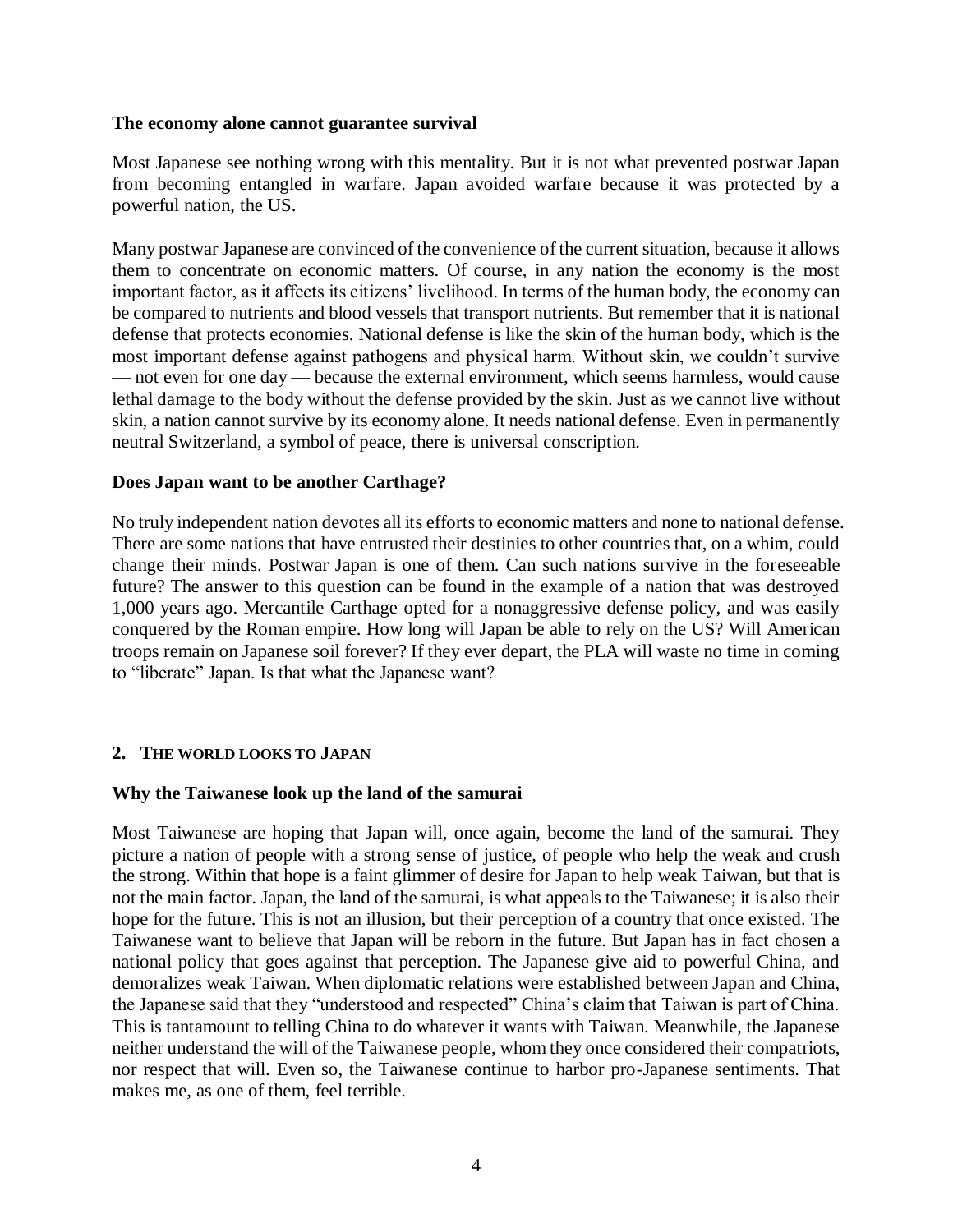## **Calculating politicians, bureaucrats, business leaders**

Japan doesn't need to become once again the land of the samurai. I believe that Japan will have made a great step forward if it becomes a normal nation. If it does, it will be able to serve as a huge deterrent against China. By normal nation, I mean one that takes charge of its own defense. A person who doesn't have the wherewithal to protect himself is likely to do the bidding of others, i.e., to become servile. The same is true of a nation. Because they cannot defend their own nation, the Japanese will become servile to the Chinese.

Japan's politicians and bureaucrats have weighed the pros and cons and arrived at the conclusion that it is best to avoid provoking the Chinese. What takes priority during the process of Japanese policymaking is whether or not the Chinese will raise objections to a particular policy. A good example here is the certification of textbooks to be used in Japanese schools. One of the certification standards that has been set in certification is the "neighboring nations clause." Neighboring nations is the term used, but what the Japanese really mean is China and South Korea. In other words, Japan's schools must refrain from conveying information to their students, even if that information is *factual*, if doing so will prompt objections from China and Korea. Incredible as it may seem, there are a great many rules that have no reason to exist and fly in the face of national interests, but are obeyed by Japan's government bureaucracy. And for unfathomable reasons, few Japanese question them.

## **"Cold, soulless Japanese" invite scorn**

Japan's prime ministers' pilgrimages to Yasukuni Shrine ceased in the face of violent objections from China. That showed the entire world that Japan places more importance on China than on the heroes who gave their lives for their country. It is likely that Japan's bureaucrats decided it was best to let the Americans play the villains and the Japanese, the heroes. No wonder nationalist writer Mishima Yukio lambasted those bureaucrats, labeling them "cold, soulless Japanese."

This sycophantic stance only wins further scorn from the Chinese. The Japanese government makes no attempt to remedy this ingrained, habitual servility. The result is that China becomes more and more audacious and outrageous. The Japanese turn a blind eye to China's evil deeds, which only encourages the Chinese.

## **Japan: the lion is content inside its cage**

Japan may seem as docile as a kitten, but it is actually a lion. However, this lion is not the king of the jungle, but a caged animal. Furthermore, he is content inside his cage and makes no attempt to escape. By cage I mean Japan's Constitution, intended to prevent Japan from rearming. It was forced upon the Japanese government by GHQ soon after Japan's defeat in World War II. This cage, this Constitution, may seem to have been shoved down the throats of the Japanese, but we must be mindful that they are grateful to be imprisoned inside it. Grateful and comfortable. That is why they intone slogans like "protect our peace Constitution" and "no more wars" as though they were prayers. They seem to be under the illusion that the Constitution itself will prevent wars and bring peace.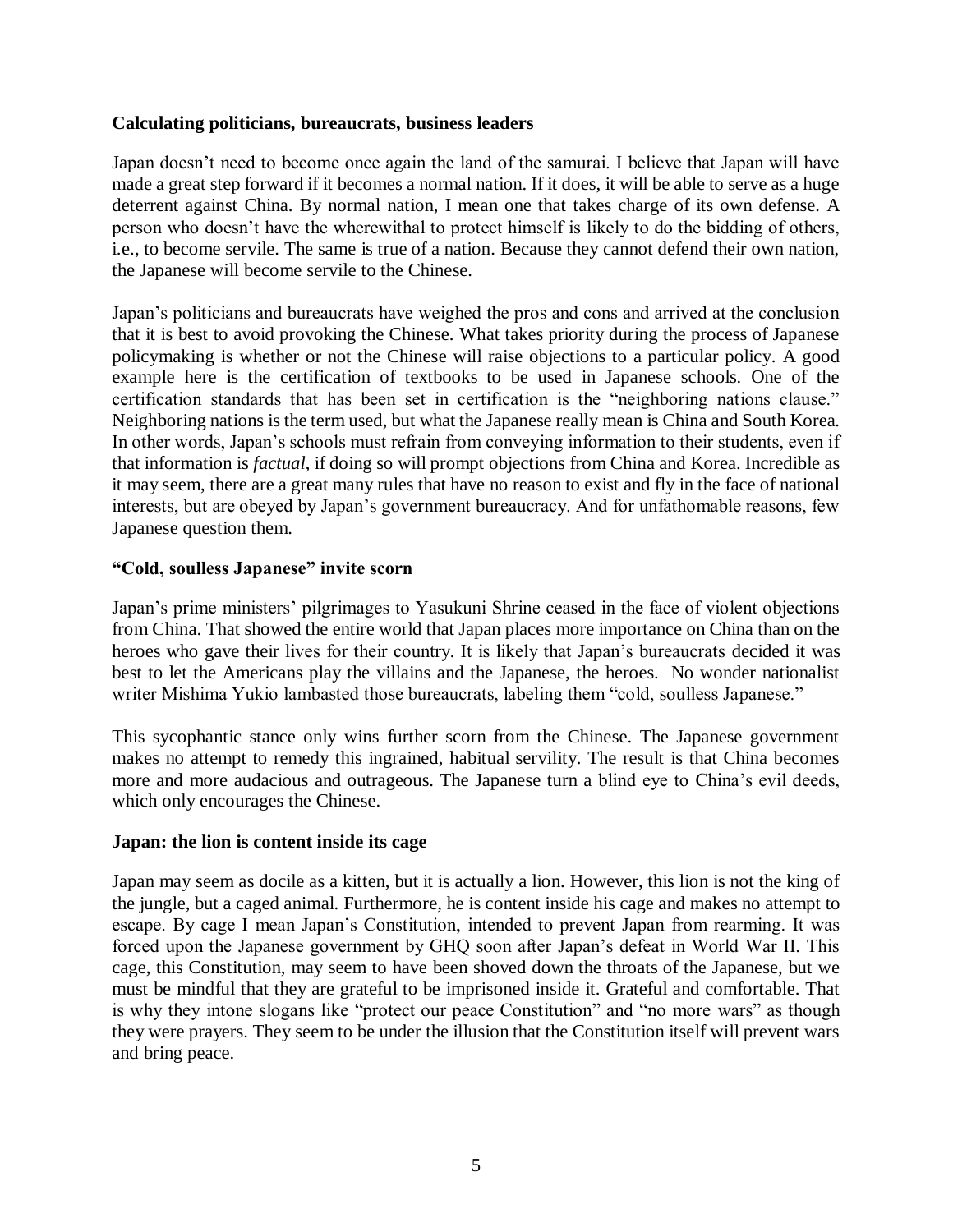According to the prevailing conventional wisdom, world peace is maintained and wars prevented by robust national defense that deters potential enemies and the resolute determination to go to war if necessary. The life of a lion in a cage is at the mercy of human whim. Still, the lion believes that the cage protects him. The Japanese may not realize that Japan is a caged lion. But the Chinese and the Koreans are fully aware of this situation, and will never attempt to free the lion. In fact, they will protect the cage with all their might.

## **Asian nations hope for the normalization of Japan**

Now let us try to picture what will happen to the lion if he ventures out of his cage. At the very moment of escape, he will become the object of reverence. The reason for that is so obvious that there's no need to explain it: because he's a lion. Order will gradually return to the devastated jungle once the lion returns. Other than China and Korea, the nations of Asia are fervently hoping for the normalization of Japan because the main reason why China has become a huge cancer is Japan's appeasement policy toward China. But if Japan changed its stance and became a responsible, normal nation that refuses to fawn on China, the nations of Asia will finally be able to summon up the courage to eradicate the cancer that is China.

The Japanese may not be aware of this, but no one hopes for Japan's resurrection more fervently than the Taiwanese.

### **US and Japan can fight China cancer together**

Japan's immersion in pacificism is not objectionable as long as Japan is able to take charge of its own national defense. The nations of northern Europe are, similarly, steeped in pacificism. But they have set up strong defense systems. If Japan can attain that goal, then the US will be able to turn its thoughts toward helping defend Asia as a whole. In other words, the nations of Asia will be able to cooperate with the US without worrying about China. This one advancement alone will bring a huge amount of strength to the anti-cancer crusade. But at most it will serve as a shield that protects Asia from the threat of China. Japan can then act as the spear that attacks China. Some readers will think I've got it backwards, but I haven't. I realize that I am repeating myself, but the US will act as a shield, and Japan will wield the spear.

Military capability may enable the Japanese to protect themselves from Chinese invasion, but it cannot defang China. They will be able to prevent the cancer from spreading, but not to conquer it. Eventually the cancer cells will find an opening and return. When you let an arsonist run wild, he is bound to set more fires. The only way to stop him is to arrest him and throw him in jail. And even pacificist Japan would be able to do that.

#### **Japan can help China democratize**

The worst evil in today's China is its one-party dictatorship. On a whim, a dictator can take citizens' lives and appropriate their assets. In the eyes of the Chinese — of the entire world, for that matter — a monolithic dictatorship is a nightmare. The great majority of Chinese want to leave China and move to a democratic nation. The Chinese long for democracy. And many Chinese are making a real effort to democratize China. One of them is Liu Xiaobo, who was awarded the Nobel Peace Prize in 2010. Liu died in prison, but his spirit lives on in the hearts of many Chinese.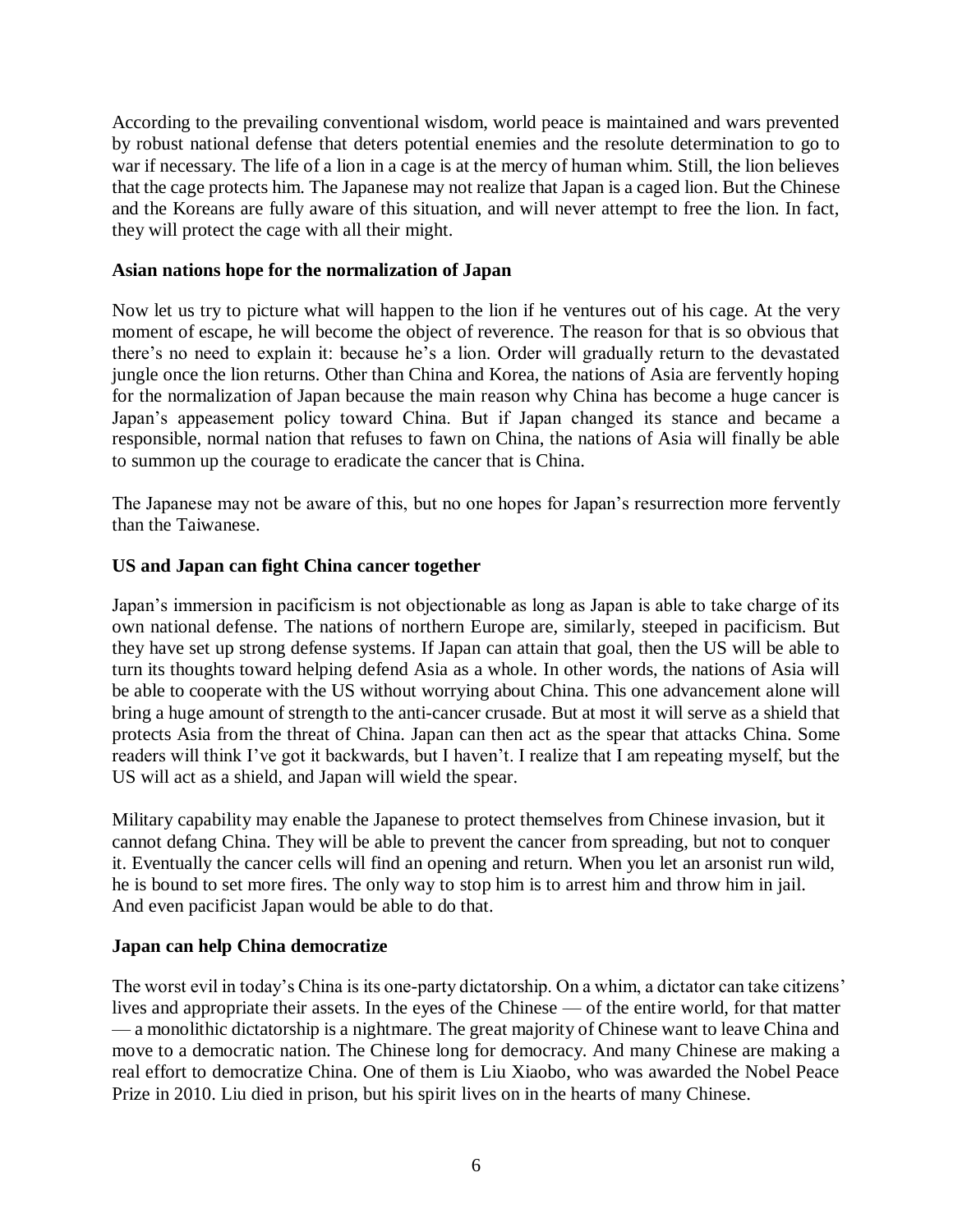The Chinese have the power to topple the CCP one-party regime, but they cannot do that without outside help. In the past Japan supported Chinese revolutionaries, helping them to overthrow the Qing dynasty. But today's Japan does not need to send money or weapons to China as it did in support of the Xinhai Revolution in 1911. The Japanese need to encourage the democratization of China. Pacifist Japan's support foe democratization would have a considerable impact, and would help motivate the Chinese. Through the years Japan has showed little interest in the democratization of other nations. But if the Japanese support the democratization of China, the nations of the world will certainly be inspired to rise up in action. Since the concepts of human rights and democracy are understood throughout the world, and since they transcend generational and ideological boundaries, there will be widespread approval of Japan's stance and support for democratization. Such a movement would certainly become known to the Chinese people, and begin to broaden. The members of the Chinese democratization movement and outside sympathizers could collaborate, and their activities would surely expand. Such an eventuality is the CCP's biggest fear.

## **Japan needs human rights laws**

The US has passed human rights laws — the Tibet Policy and Support Act, the Uyghur Human Rights Policy Act, and the Hong Kong Human Rights and Democracy Act, to name some of them. These laws make it possible for the US government to punish Chinese officials for human rights violations. In fact, on August 7, 2020, the US government imposed sanctions on 11 Hong Kong officials, including Chief Executive Carrie Lam, for human rights violations. Those 11 individuals may not enter the US, nor may they gain access to any of their assets held in the US. Since Japan values human rights so highly, the Japanese government should be able to enact similar laws. Following in the footsteps of the Americans will surely result in increased respect for Japan in the eyes of the international community.

And if Japan truly values peace and human rights, wouldn't it make sense to urge China to do the same? I think it would be a good idea to ask the JCP (Japanese Communist Party) to spearhead such an effort. It should be easy for them to approach the CCP, as the two share a common ideology.

I believe I have demonstrated that Japan has the power to exhort China to democratize. If the Japanese decide to act, they can help the Chinese people further their democratization activities, and join with them in creating a true democracy in China.

## **Mitigating China cancer**

Democratizing China will not only render it harmless, but also invigorate all of Asia. With their ballots, the Chinese will, without a doubt, renovate China. I am sure that they will do away with centralized of power and create a system that will give more authority to the nation's various regions in a way that reflects the characteristics of those regions. What will emerge from this process is likely to be decentralization. For instance, each province could become an independent entity. After the collapse of the Qing dynasty, China's provinces, one by one, began declaring independence. In 1920 Mao Zedong advocated the establishment of the Republic of Chaonan, which would comprise 27 states. In actuality, throughout its 3,000-year history, China has been divided more often than united. Furthermore, when China was unified, the Chinese people were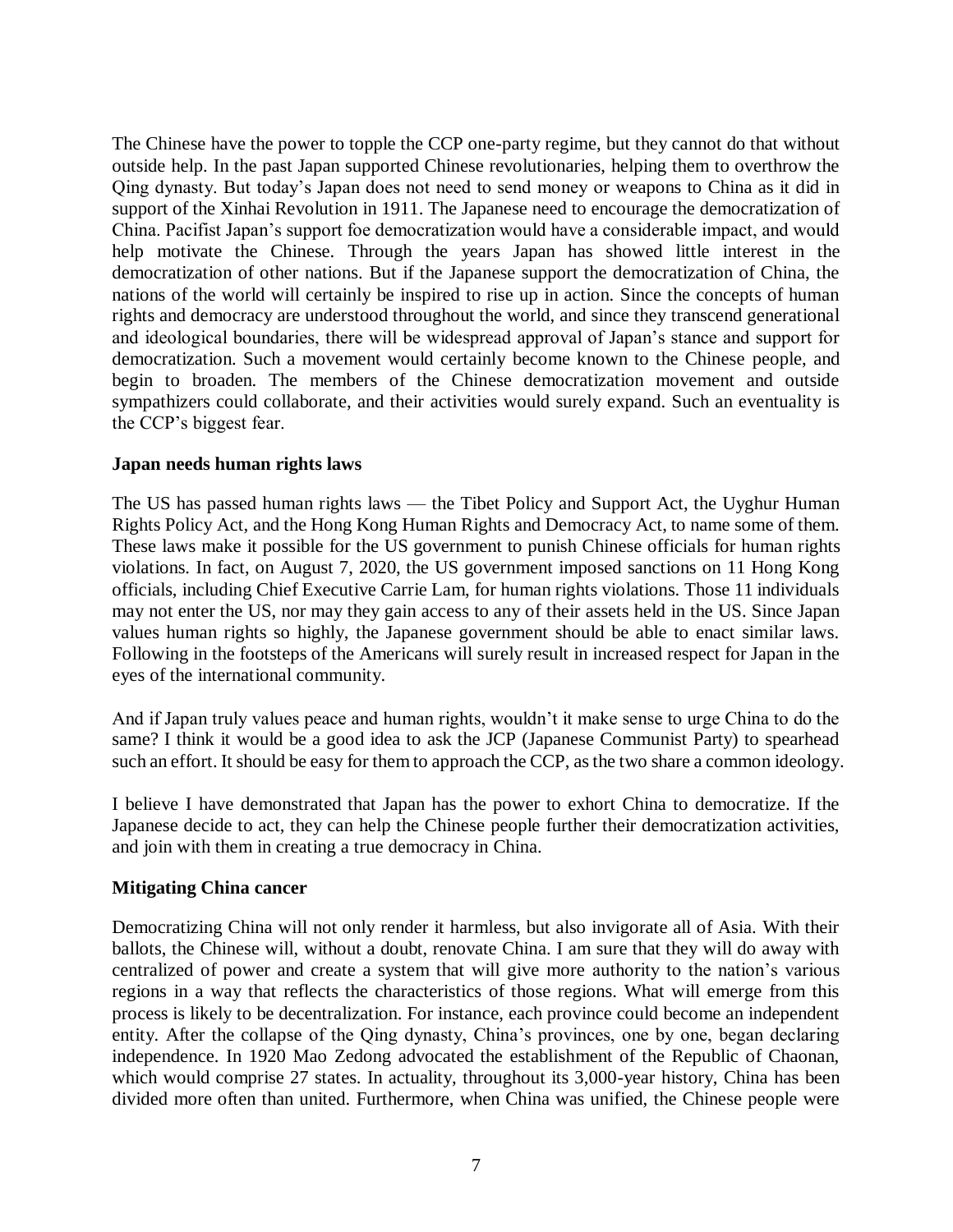exploited and rounded up to fight various wars. The Chinese people would be happier if China consisted of a multiple of states. Rather than having a mammoth nation whose people are miserable, emulating Europe by partitioning China into 20 or more states would contribute greatly to the peace and stability of Asia. In other words, the division of China would be a boon for both the Chinese and China's neighbors. If the Japanese sincerely desire a peaceful Asia, now is the time to act.

## **3. JAPAN AND TAIWAN: RECOGNIZING COMMONALITY**

## **Lee Teng-hui's guiding principles**

Lee Teng-hui breathed his last at 7:24 p.m. on July 30, 2020. He had two native countries: Japan and Taiwan. His life and career formed an important part of the modern history of both nations.

There is a Japanese organization dedicated to him called Friends of Lee Tong Hui Association in Japan, over which Chairman Watanabe Toshio presides. It sounds like a fan club, but its membership (in which I include myself) engages in activities intended to disseminate the Lee Teng-hui's guiding principles, which the members have embraced. Those principles are nationbuilding that strives toward mutual prosperity for Japan and Taiwan with sincerity and honesty.

## **Lee's fervent desire for Japan-Taiwan co-prosperity**

The official organ of the Friends of Lee Teng-hui Association in Japan is "Japan-Taiwan Co-Prosperity." That title speaks for Lee Ten-hui's affection for both Japan and Taiwan, and his hopes for the future of the two nations.

Until he was 22 years old, Lee often claimed that he was Japanese. An individual's status is determined by his ethnicity, culture, and citizenship. Because the Japanese would give the same answer for all three categories, they don't think much about this kind of thing. But in multi-ethnic Taiwan, everyone grows up with an awareness of these classifications.

As a boy, Lee Teng-hui lived in a boarding house, where he even voluntarily cleaned toilets. In middle school he achieved the lowest level of kendo. While still young, Japanese scholarship and martial arts permeated his psyche. After graduating from Taihoku High School, known for its rough-and-ready environment, Lee matriculated at Kyoto Imperial University, a haven for free spirits. After spending 12 months there, he volunteered for Japanese military service at the age of 19; the end of the war found him in Nagoya at the age of 22. During the most sensitive time of his life when one's character is formed, Japan was in upheaval.

On April 1, 1946, Lee returned to Taiwan, Lee enrolled in National Taiwan University, where he studied agricultural economics. At that time the professors at the university were Taiwanese who had benefited from a Japanese education, and Chinese professors from China. Consequently, Lee also received a Chinese education during the three years he spent there until he graduated in August 1949. After graduation he stayed on at the university, assisting the professors there. In March 1952 he passed the first examination held for government-funded study abroad, winning the opportunity to study at Iowa State University. In only one year Lee earned his master's degree. When he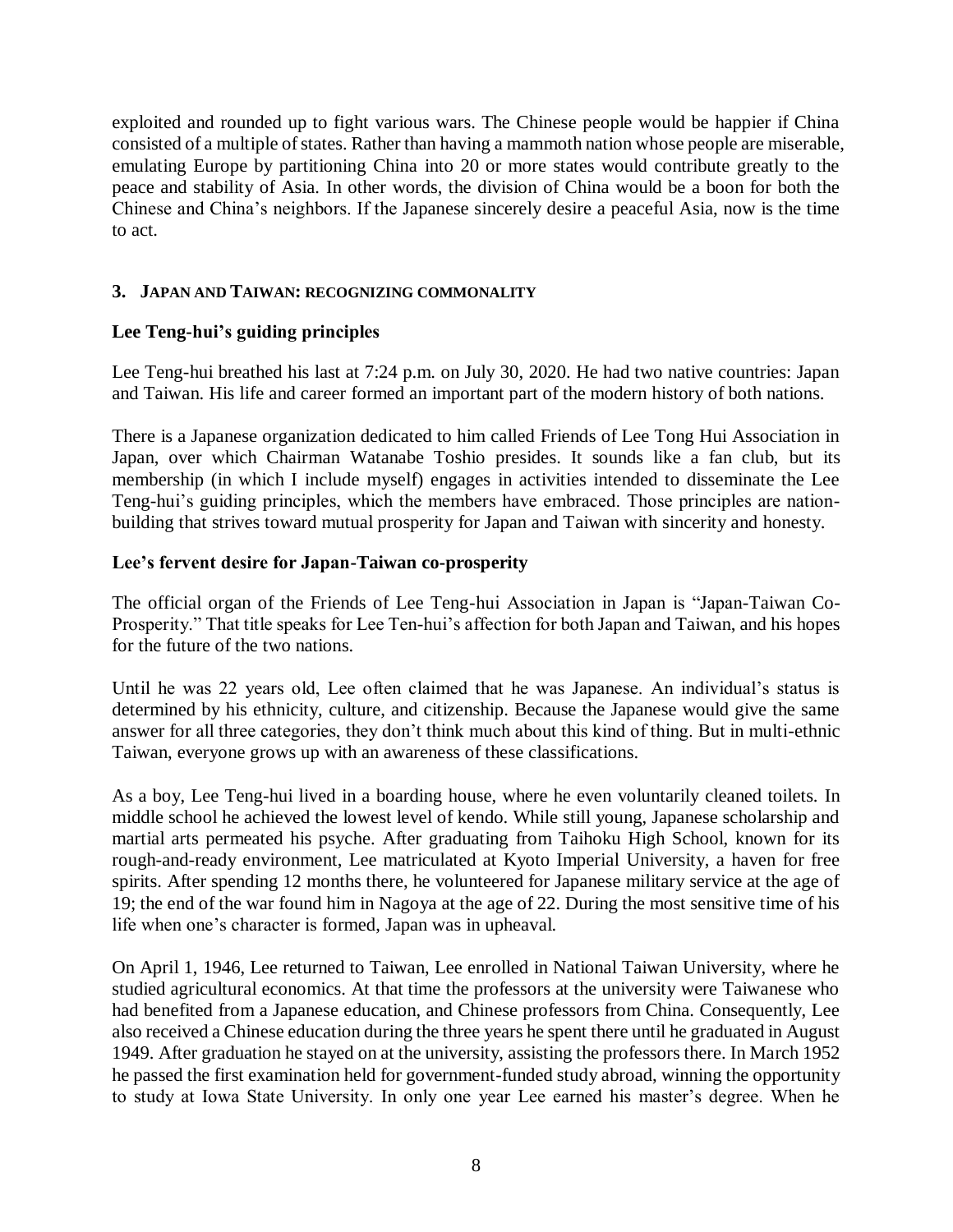returned to Taiwan, he was promoted to lecturer at Taiwan National University. Twelve years later, in September 1965, he won a fellowship sponsored jointly by the Rockefeller Foundation and Cornell University, which enabled him to enter the doctoral program at Cornell.

In May 1968 he was awarded a doctorate in agricultural economics. His doctoral dissertation won the award from the American Association of Agricultural Economics for the best doctoral dissertation of 1969.

Though having been steeped in the cultures of Japan, the US, China, and Taiwan, Lee Teng-hui remained throughout his life culturally Japanese. Toward the end of his life when he spoke in private conversations or delivered public speeches, he spoke only Taiwanese or Japanese, never Chinese, demonstrating his strong affection for both nations.

## **Lee's outlook on life and death**

After Lee resigned as president, I had opportunities to dine with him and moderate sessions at which he spoke. But the first time I spoke to him with just the two of us present was in 2001. I was invited to his home in Taoyuan, where we talked for several hours about the future of Taiwan. I was young and cocky, so spoke out without hesitation about my personal views. When I insisted that to build a nation you had to be prepared to risk everything and lose everything, he kept nodding in assent. When I finished speaking, Lee said, "Mr. Lin, before you think about your country you must take a long, hard look at death – at your own death." Lee Teng-hui told me that he hadn't thought seriously about death until his grandmother died. The death of his elder brother, Lee Tengchin, only one year older than he, in the Philippines, came as a huge shock. Teng-chin had asked to be placed in the rear guard; he was killed in action, having been hit by several dozen bullets. Lee Teng-hui's outlook on life and death must have been greatly affected by that tragedy.

He went on to say, "First you have to think about death. Someone who is unable to look death in the eye has no business discussing nations or the world. That's your starting point." As a warning to my young self, he said, "Only when you've given a great deal of thought to death can you think seriously about life."

Lee Teng-hui once spoke for two hours about *Commentary on the Japanese Warrior Spirit*, which was published in 2003. Among his many writings this one stands out as the pinnacle. His purpose in writing this book was to encourage Japan to reclaim its Japanese spirit, which it had lost after defeat in World War II. He has strong feelings about that, and they suffuse the book. Lee has also demonstrated that the foundation of his outlook on life was formed by the Japanese warrior spirit, which came alive in the minds of ordinary Japanese during wartime.

The book's subtitle is "Noblesse Oblige" (the duties of nobles). It also seems to express his hopes for Japan, or so I thought when I received an advance copy of the book and recalled the conversation we had had. I was struck by what seemed to be exhortations to Japan to take on a leadership role; at the same time, Lee stated that noblesse oblige is the stance Japan should adopt.

I don't recall exactly how many hours my first dialogue with Lee Teng-hui lasted. But I vividly remember that it was pervaded by his vigorous Japanese spirit. That spirit was fully present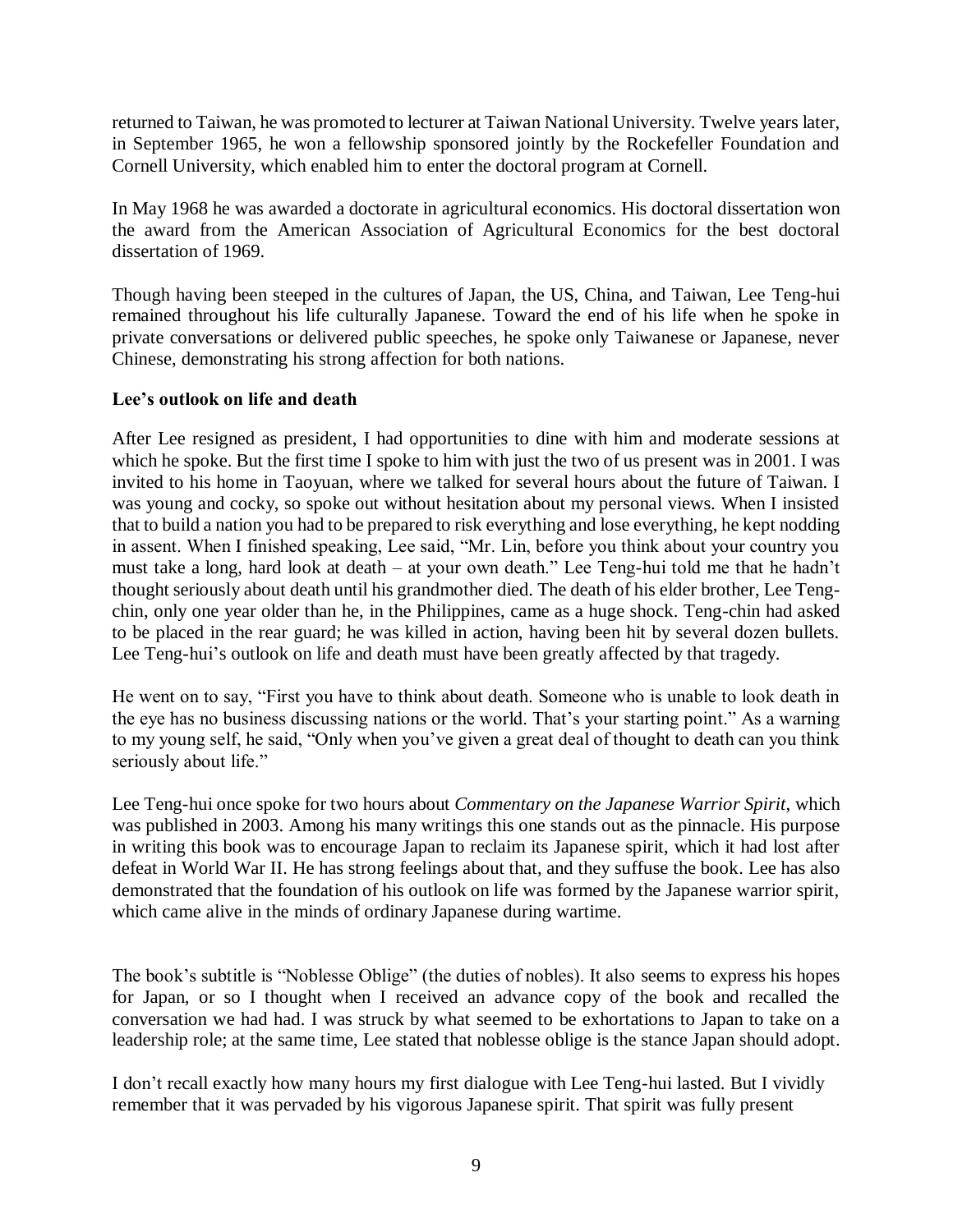during his 12-year-long presidency. I am convinced that it was the driving force behind the democratization of Taiwan.

## **Japan-Taiwan co-prosperity**

Lee Teng-hui's guiding principle of Japan-Taiwan co-prosperity involves more than the words themselves. He was not talking about economics, not at all. What he wanted the Taiwanese to learn from was the Japanese culture and the Japanese spirit, as well as the talent and authority that make a leader. Therefore, this principle is about Taiwan, Japan's disciple, learning from Japan and becoming a leader by collaborating with Japan to bring peace and prosperity to all of Asia. The Japanese work hard, Japanese products are of good quality, and Japan has economic strength. But what Lee Teng-hui wanted the Taiwanese to adopt was the superior moral code and vibrant culture that qualify Japan to be in a position of leadership. In other words, the rationale for Japan-Taiwan co-prosperity is not profit, but the respect the Taiwanese have for the Japanese spirit, and the affinity Japan has for the Taiwanese.

## **Japan and Taiwan: a common currency and mutual recognition**

Hoping for a closer relationship between Japan and Taiwan, Lee Teng-hui proposed a scheme for moving in that direction based on his Japan-Taiwan co-prosperity principle in *Asian Resourcefulness*, which contains a dialogue between Lee and the late Akita University President Nakajima Mineo. It was the inauguration of the ACU (Asian Currency Unit), which would be a common currency used throughout Asia, spearheaded by Japan. Rather than a pan-Asian currency, I would suggest a Japan-Taiwan common currency. It would be easier to achieve, given the similarity between systems, technological level and standard of living, not to mention the relationship of trust between the two nations.

If Japan and Taiwan used the same currency, which is, in effect, sovereignty, the two nations would be pursuing a common destiny. Once the risk of currency fluctuation disappears, trade between Japan and Taiwan would be enlivened. Travel for tourism between the two nations does not require visas, but Japan and Taiwan could become even closer if visas were not required for longer stays, and all sorts of qualifications were mutually recognized.

In actuality a Japanese driver's license is valid in Taiwan, and vice versa. I recommend expanding this type of privilege. In that case, the combined population of Japan and Taiwan would become equal to half that of the US, and a market with huge purchasing power would be born. Since they were once the same country, even though they are separate now, the two nations could become a true community.

## **Japan must be wary of China**

But in some ways Japan is on the verge of becoming a bad example from which Taiwan can learn. I am referring to is what Nakajima Mineo calls "diplomacy motivated by intimidation." The Japanese are not sufficiently wary of China. They apologize to China when no apology is necessary. Japan is ahead of Taiwan in many fields, but Taiwan turned the tables when the Wuhan coronavirus arrived. Giving high priority to an official visit from Xi Jinping, the Japanese government caused the virus to spread by failing to prohibit Chinese from entering Japan. The Japanese are always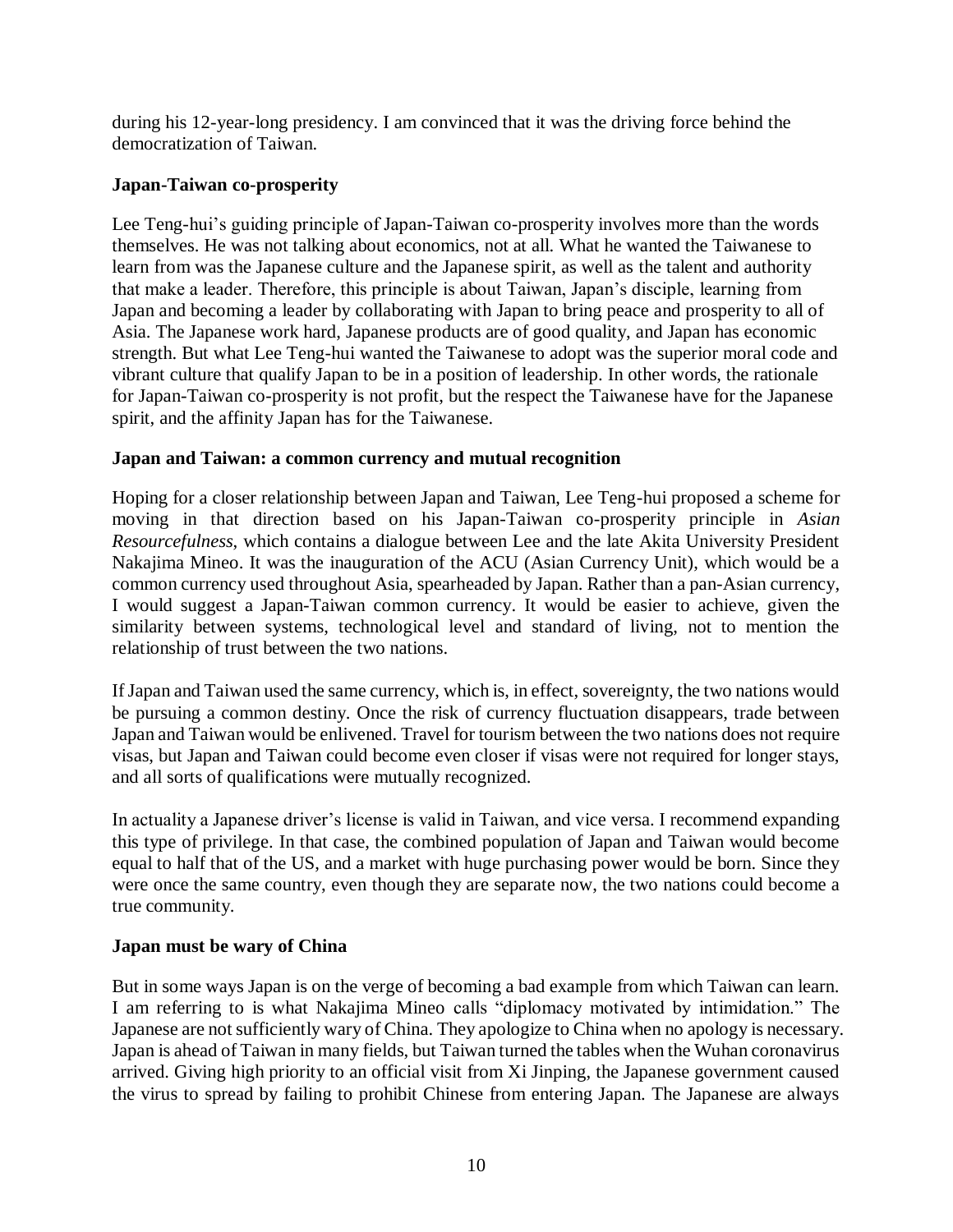second-guessing China; they will go to all costs to avoid Chinese displeasure. One sees this tendency everywhere, not just where politics is concerned. It is present in Japan's bureaucracy, finance, education, and media. Bureaucrats draft their policies taking care not to offend China or cause it to lose face. This is the main structural reason why Japan couldn't prevent the invasion of the Wuhan coronavirus, which originated in China. Unlike the Japanese stance, the Taiwanese have not forgotten for a moment that China is their enemy. This is the main difference between Taiwan and Japan.

## **China views Japan as the enemy**

Even though China views Japan as its enemy, there are only a handful of Japanese who reciprocate, who view China as their enemy. Almost no Japanese politicians issue warnings about the threat from China, the enemy. If they can't detect that threat, then it is no wonder the Japanese could not defend themselves from the pandemic that originated from China. No matter how much the Chinese may talk about "Japan-China friendship," they are planning to use every opportunity to cause harm to Japan; the Japanese remain in the dark about this.

The Americans are beginning to catch on to the fact that the Chinese view the pandemic as the perfect opportunity to weaken other nations. But the Japanese remain completely unaware of this crisis. That lack of awareness led to Japan's donating a vast quantity of masks and protective clothing to China, when China was buying up masks from Japan in huge amounts. A month later Japan was faced with a shortage of masks so severe that even medical professionals struggling with the Wuhan coronavirus on the front lines couldn't get them. Meanwhile, in Taiwan the exportation of masks was prohibited, and limits were set on the number of masks individuals could donate to China. Later the Taiwanese government set up an emergency increased-production system (a collaboration between the public and private sectors) that made it possible for every resident of Taiwan to receive a supply of masks. The Chinese government criticized the limits on mask exports soundly, calling the Taiwanese cold-hearted. But the Taiwanese government didn't budge, for good reason. The Taiwanese people feel safer when the enemy disparages their country than when it praises it.

## **For every blade of grass there is a drop of dew**

The Chinese philosopher Mengzi (Mencius) once said, "Life springs from sorrow and calamity; death comes from ease and pleasure," Though placed in a disadvantageous position in peacetime, Taiwan has managed to summon up the tenacity it has cultivated through the years when it faces a crisis. There is a Taiwanese saying that goes, "For every blade of grass there is a drop of dew." It means that we must be self-reliant if we want to receive help from others. A mental attitude like that has toughened spirits when the going gets rough. In the past the Taiwanese had almost no confidence. Actually, many of Taiwan's intellectuals have castigated their compatriots and themselves over that lack of confidence.

When the Taiwanese are confronted with a problem, they always look to Japan for a solution: What would the Japanese do? In other words, during the 50 years before World War II, Japan not only ruled Taiwan, but also gained the respect of the Taiwanese, who trusted Japan as a student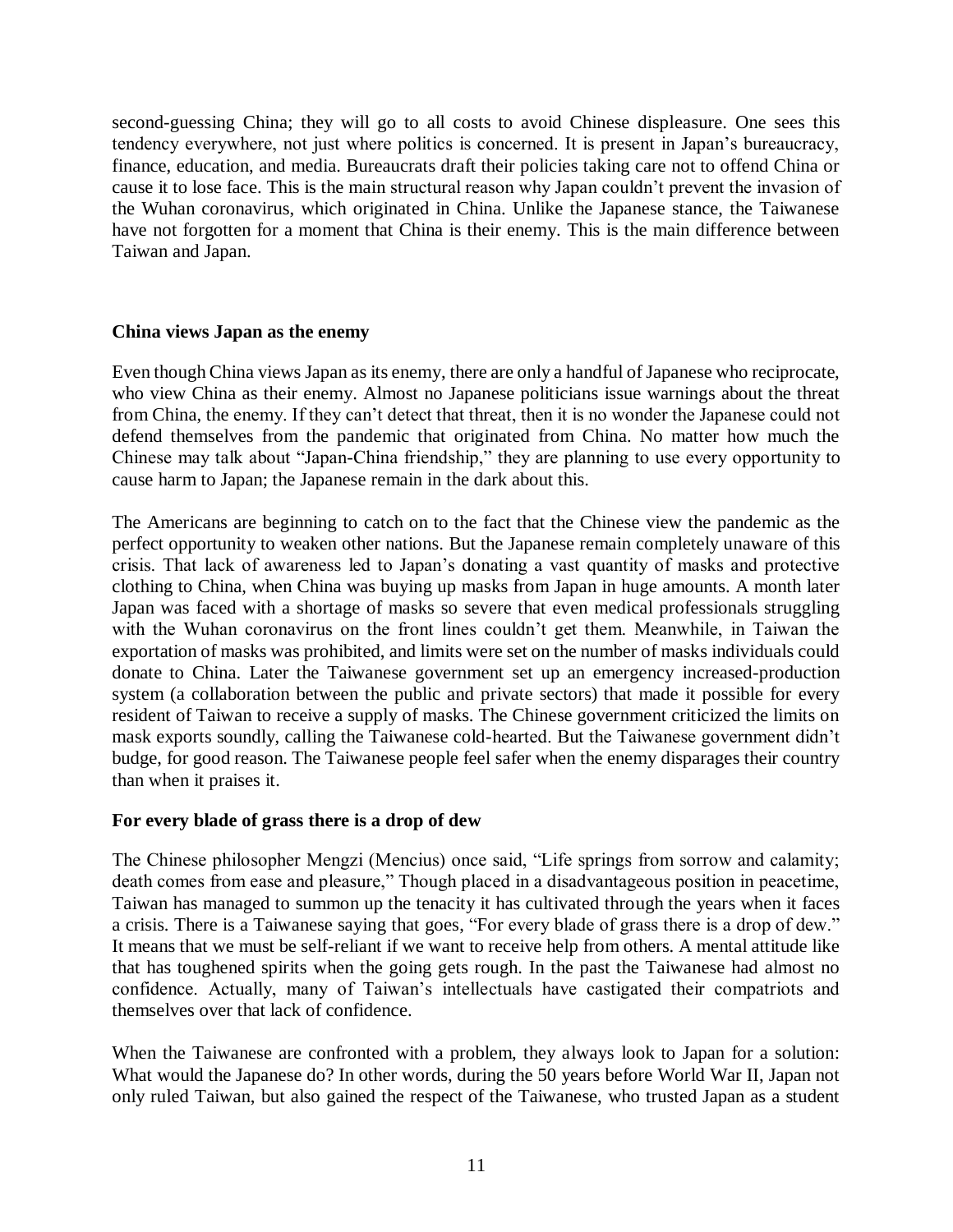would a teacher. That is why many Taiwanese were astonished by Japan's pandemic policy, because they expected better from their teacher. Even so, the Taiwanese remain Japan's students, and Japan their teacher. And I am certain that Taiwan's experiences with China have helped pave the way for Japan-Taiwan co-prosperity.

## **Lee Teng-hui's second guiding principle: the natural truth**

The second of Lee Teng-hui's guiding principles, and the essence of his principles, is truth. I know many Taiwanese politicians, but few of them actually speak the truth. Most of them attempt to make themselves seem more important than they really are. But Lee Teng-hui, who became the leader of his nation, never put on airs. He spoke the naked, or natural truth. That is an attribute that we would admire in any individual, but as a guiding principle of the leader of a state, it was more than his personal philosophy – it was the doctrine of a head of state, and it influenced the way he governed.

## **Japan consistently takes the side of Taiwan's enemy**

The fact that the Taiwanese respect Japan has to do with the "natural truth" principle. The first thing I noticed when I came to Japan was the difference between Japanese and Chinese cuisine. While Chinese cuisine involves manipulating ingredients and letting them spoil, Japanese cuisine strives to keep them fresh and make them look as attractive as possible (emphasizing their natural state, their truth).

But postwar Japanese governments have not seemed to value the truth. Until 1972, the Japanese government recognized Chiang Kai-shek, who had fled to Taiwan, as the leader of China, and closed its eyes to atrocities committed by Chiang against the Taiwanese. Then suddenly in 1972, the Japanese government shifted to a new stance: it demonstrated respect for the lie promoted by China, i.e., that Taiwan is part of China. People whom Japan had considered their countrymen at one time were now Japan's enemies. The Japanese no longer cared about their suffering, nor did they attempt to understand it.

As far as Taiwan was concerned, postwar Japanese governments have steadfastly refused to face the truth.

In using phrase *natural truth*, Lee Teng-hui was clearly attempting to avoid speaking bluntly.

## **Another of Lee's guiding principles: sincerity**

Lee Teng-hui's third principle is sincerity. In April 2001, when he left office, he visited Japan. On that occasion he stayed at the Imperial Hotel in Osaka, where he left a square of colored paper, which he had decorated with calligraphy. I believe it is still displayed there. What he wrote was "sincerity and nature," meaning sincerity and natural truth. Truth and sincerity are essentially the same concept, but truth involves viewing an existence objectively. Sincerity involves acting in accordance with that. Sincerity is a matter of adopting an attitude that prevents one from deceiving oneself or to others. In *Asian Resourcefulness* (a dialogue between Lee Teng-hui and Professor Nakajima Mineo) Lee asks, "What is the difference between the Chinese and Japanese? That's an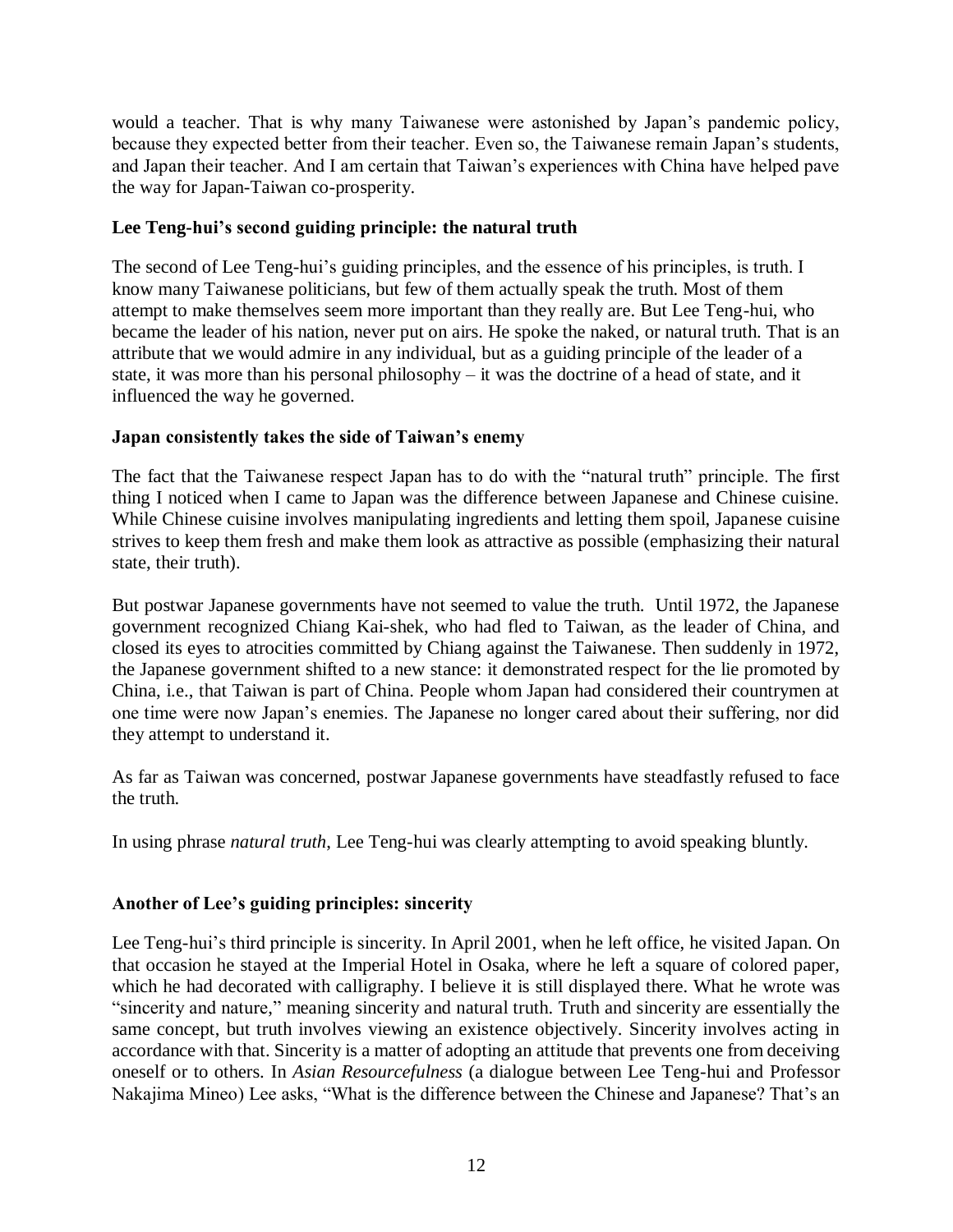easy question. It's the difference between a people that lies and one that does not." A Japanese accused of lying will turn red in the face – in ancient times he would have drawn his sword. If the Japanese get caught in a lie, they are so ashamed they could die. But since for the Chinese, lying is a daily activity, they don't care if they're called liars. If they're caught, they'll simply tell more lies.

But today the Japanese teach their children lies — lies that are written in their textbooks, such as "Taiwan is a possession of China." Can you call that a sincere attitude? Lee Teng-hui stressed this particular principle, sincerity, time and time again. Japan is his homeland of the heart. He doesn't seem to want to say that present-day Japan is insincere, so instead he says politely that he doesn't want Japan to discard its traditional values. He should have been more emphatic about this.

## **Japan and Taiwan should join hands in nation-building**

Lee Teng-hui's fourth guiding principle, and the most important one, is nation-building. He poured body and soul into building the nation of Taiwan. During the 12 years he headed the government, Taiwan achieved democracy, but did not complete the nation-building process. Taiwan is still strapped with a Chinese-made constitution that has never been appropriate for Taiwan, and still saddled with the disgraceful word *China*. But the direction for Taiwanese nation-building is quite clear. If the international situation permits, the Taiwanese are bound to succeed in amending their constitution and making a new start as a nation.

Lee Teng-hui was more worried about Japanese nation-building. Both Taiwan and Japan are semiindependent nations. Most Taiwanese are fully aware of that situation, and realize that it is up to them to transform Taiwan into a fully independent state. However, most Japanese do not view their country as one that is not completely independent. That is why very few Japanese are contemplating or even aware of nation-building.

Like Taiwan, Japan cannot be considered a truly independent nation unless the Japanese draft their own constitution, but very few Japanese think that is necessary. It was not because he was meddlesome that Lee Teng-hui worried about Japan, but out of affection for both Taiwan and Japan. That is why, until the day he died, he encouraged Japan to again become a nation respected by its Asian neighbors, and to pull Taiwan along with it.

Of course, noble guiding principles have no meaning if they remain forever cherished in the mind of those who embrace them. They must be realized through action. Lee Teng-hui witnessed such action and spirit in Japan in the foYoshida Shoin's poem

The following poem was composed by Yoshida Shoin (1830-1859), one of Japan's most respected intellectuals, who is known for his efforts to overthrow the Tokugawa Shogunate.

*I knew full well that such actions must end in my death It was the Yamato spirit that drove me to act*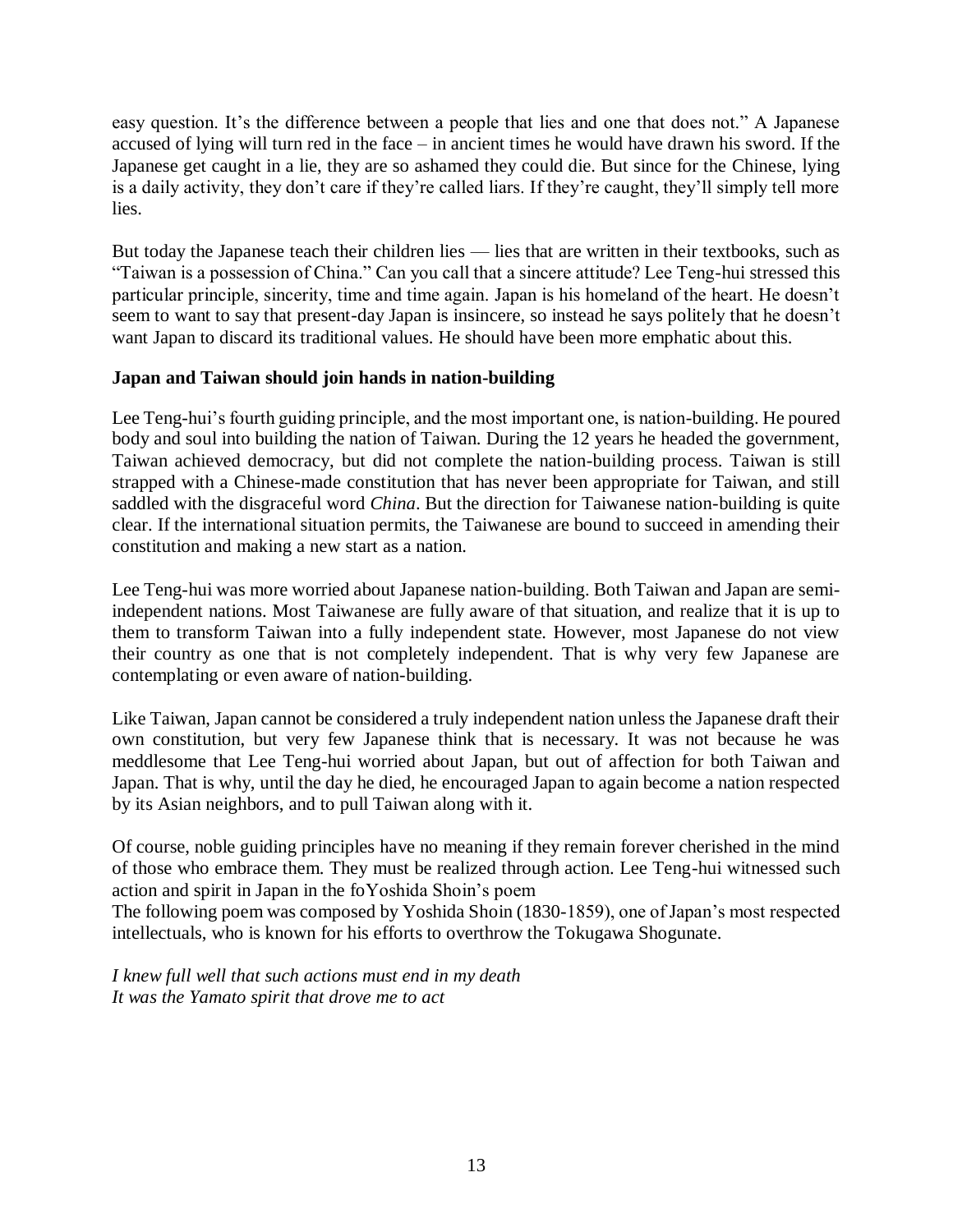#### **4. AN ASIAN CENTURY MAY AWAIT**

You don't have to be a physician to know how difficult it is to treat cancer. Patients who survive the disease become debilitated, and must endure long convalescences. Furthermore, there are aftereffects, the severity of which depends on the type of cancer and the extent to which it has advanced. Generally, the more malignant the cancer, the weaker patients become and the more serious the aftereffects are. When humans die from cancer, the cancer cells within their bodies also expire. If their host, which provides their nourishment, dies, the cancer cells cannot survive. But even though their fates are obvious, cancer cells cannot halt their destructive ways. The same is true of China cancer. We are left with only two options: die along with China cancer, or eradicate China cancer. It's very clear which path should be taken.

All our efforts must be devoted to preventing the recurrence of cancer once the patient has recovered. Most people live better lives if they are healthy. The same goes for our planet: it is clearly safer and more peaceful if it is not disfigured by China cancer. Knowing that, what should we do?

First of all, we must turn our thoughts to China itself. As I demonstrated in Chapter 4, the first step toward eradicating China cancer is overthrowing the Chinese Communist Party's one-party control system. The problem is what do we do once that has been accomplished? Even if we succeed in overthrowing the hypermalignant CCP, less malignant China cancer remains in the bodies of the average Chinese. Unfortunately, the number of Chinese with such insight is close to zero. From a physician's perspective, it is very difficult to treat patients with no insight (patients who insist they are in good health). In that sense, even if the hypermalignant cancer that is the CCP disappears, the next prodigious task awaits us.

## **Chinese separation of mind from body**

Perhaps the Chinese are hard to distinguish from the Japanese, but remember that the Chinese mind is separated from the Chinese body. The Chinese are proud to be Chinese, but that pride does not manifest itself in their bodies. They dream of becoming Americans or Canadians. A good example of this mentality is high-ranking Chinese officials. They take pride in their Chineseness, but they move their children, wives, and mistresses overseas, and their assets as well. As Mengzi said, "Without secure assets, the spirit is insecure." In other words, their minds are always on their assets. Unlike Confucius, Mengzi was an honest man. If your assets, your family, and your mistress are overseas, how can your heart remain in China? These men are referred to as naked officials; they remain in China, alone, furiously amassing bribes. If this is how high-ranking officials with special privileges and vested interests live, such cravings surely manifest themselves more straightforwardly in ordinary Chinese.

## **Confucianism: the perfect ideology for rulers**

The mind represents ideology, and the body, economics. Every nation has its particular ideology. However, as former US President Clinton's famous words ("It's the economy, stupid") suggest, in most nations the economy occupies a place of special importance. But sometimes ideology takes precedence over economics, for the convenience of rulers. Ideology is the best excuse for robbing the people of their lives and assets; it is also an effective narcotic for brainwashing them. During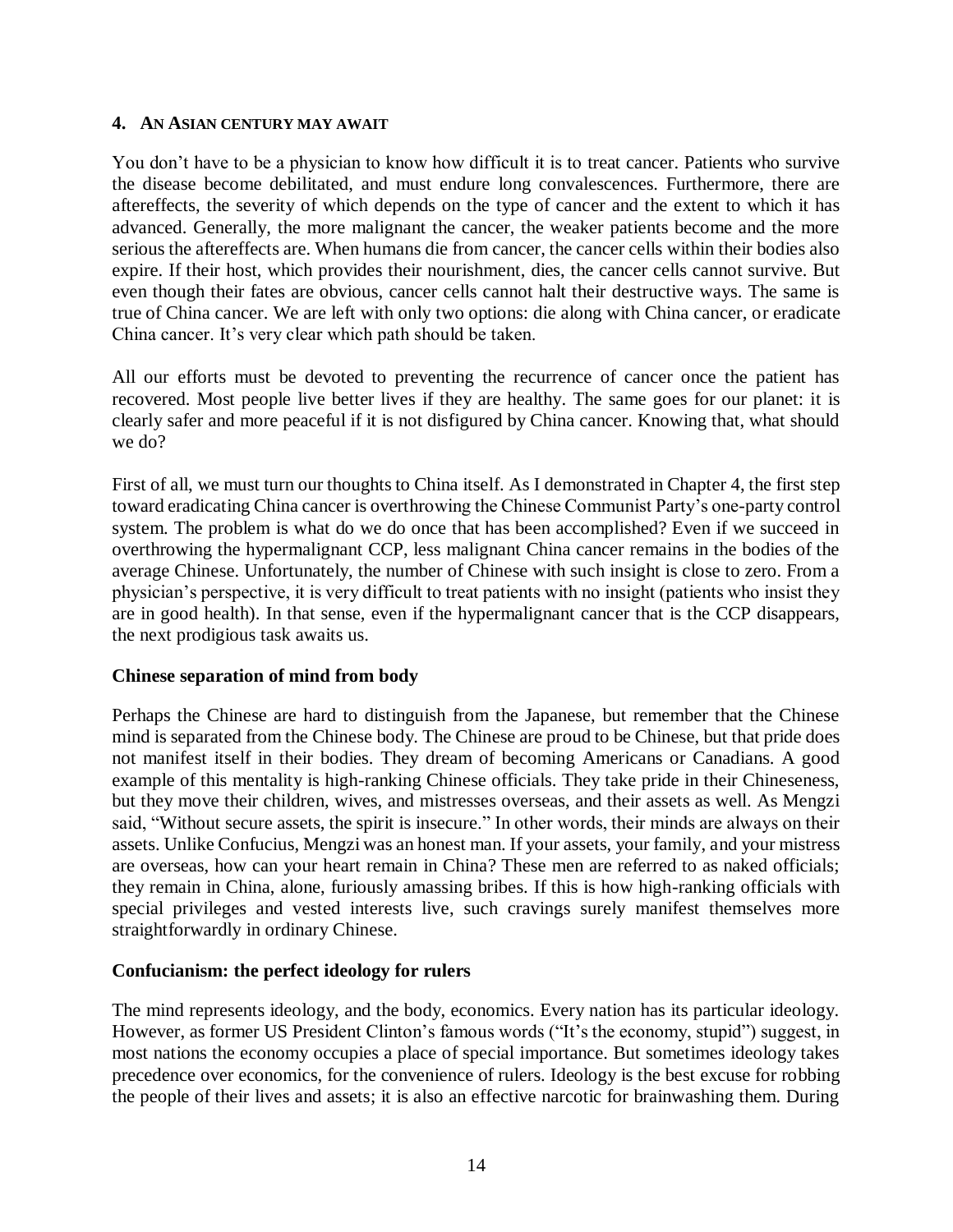the 3,000 years of Chinese imperial rule, rulers appropriated their subjects' assets. Those in power regularly adopted Confucianism, the most effective tool for brainwashing. Confucianism is a hierarchical ideology that requires absolute submission to a ruler in exchange for power and profits that are usurped by the privileged class. In the sacred books of Confucianism there are niceties like instructions to respect ordinary people, but everyone knows they are just empty words. In the eyes of the powerful, the common people are inferior to the elite class, slaves who must obey their rulers. One look at the North Korea of Kim Jong-il reveals a typical Confucianist society — in the  $21<sup>st</sup>$ century, no less!

## **Virtuous government: another swindle**

The ideology implanted by the Chinese empire in the brains of its subjects is "great national unity." Explained in simple language, this concept means imperial expansion: the bigger the Chinese empire, the better. Therefore, it must grow stronger and swallow up all of the world's nations. This is what Xi Jinping means when he talks about his plan to build a common destiny for the human race. This is great national unity, which involves incorporating the entire world into the Chinese empire.

How did this fearful ideology come into being? Its originator was Confucius. Here are his words: "He who exercises government by means of his virtue may be compared to the north polar star, which keeps its place, and all the stars turn towards it."<sup>2</sup> Confucius also advocated virtuous government. Simplified, this means rulers control the people virtuously just as the North Star controls the other stars. Confucius was a brilliant flatterer of rulers. If virtue is an absolute requirement for rulers, then the reverse is that rulers possess inviolable moral fiber. Virtuous government, which is neither the rule of men nor the rule of law, is actually an awkward thing. Since virtuous rulers govern subjects without virtue, their lowly subjects obey in silence.

## **At the heart of China cancer is great national unity**

Intoning the words "virtuous government" gives rulers an excuse to do anything they like. Why? Because nothing outranks a virtuous ruler, no one dares to complain about a ruler's behavior. And since a virtuous, glorious nation must bestow its favors on the barbarians in its vicinity, its soldiers must march in and annex the lands inhabited by those barbarians. Great national unity, the basis of Chinese ideology, justifies rulers' invasions of other nations. And since additional military might is needed for these invasions, the people's lives and assets are plundered to accomplish that goal, or so goes the rationale, at any rate. Chinese who have moved overseas have not managed to escape this poison, so they never fail to fall into step with the Chinese government. They raise their voices in slogans like "Send soldiers to attack Taiwan" and "Return the Senkaku Islands." As I have already indicated, the Chinese empire's great-national-unity concept is as much a cause of China cancer as the CCP.

 $\overline{a}$ <sup>2</sup> [https://ctext.org/analects/wei-zheng.](https://ctext.org/analects/wei-zheng)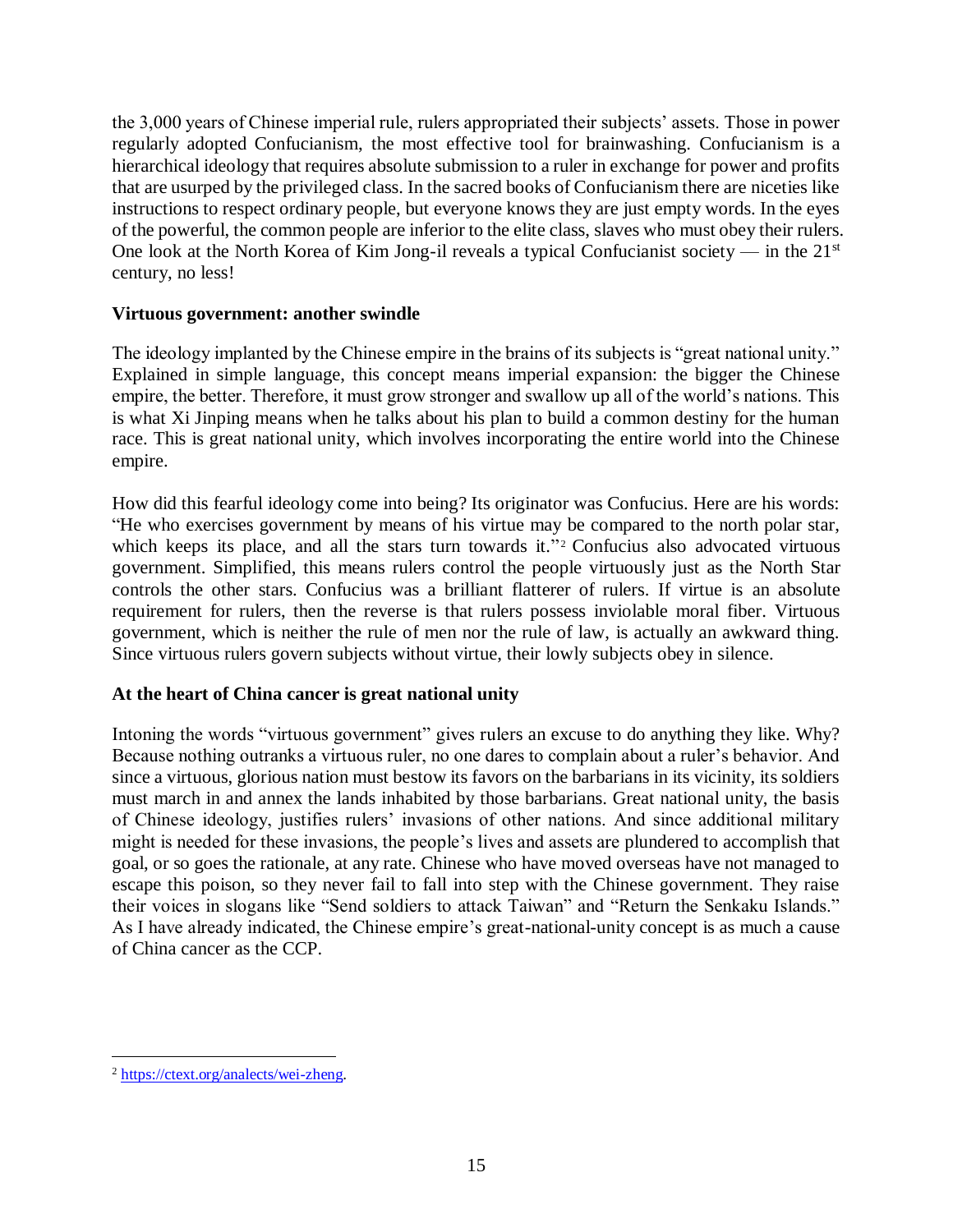## **Cancer specialists, study the Analects!**

The glib swindler Confucius created hoaxes for office-seekers that brought suffering to the people of China and neighboring nations for more than 2,000 years. Their poison still causes harm and continues to legitimize the spread of China cancer. In middle and high school I studied and memorized every one of his Analects to prepare for examinations. Even now, after 40 years, the rotten stench of Confucius' words clings to my brain. I know from personal experience exactly how lethal the poison of Confucianism is. But for the purpose of knowing one's enemy, I urge cancer specialists to study the Analects. Once you know the way cancer cells think, you should be able to treat the disease more effectively. But beware of their addictive power!

## **Detach the Chinese people from the CCP**

Today China is under CCP one-party rule, but from another perspective, China is but an extension of the Chinese empire. The CCP is no more than a front. Even if we changed the sign to read "Chinese Nationalist Party," there would be no difference. In other words, the problem is that the Chinese empire has poisoned the minds of the Chinese people. But if we make villains out of both rulers and their subjects, we will have difficulty banishing China cancer. We must divide the enemy and fight. If we make the rulers the villains and the people our allies, we can divide and conquer. Normally, we wouldn't want to divulge this strategy, but if democratic nations like Japan and the US really want to adopt this strategy, even the CCP government will not be able to stand in the way of the honest Chinese people. If we can convince the Chinese people, it should be possible to get rid of the CCP.

But even if we overthrow the evil rulers, we must solve the problems caused by Chinese ideology, namely the brainwashing of the people. Unless we accomplish that, mammoth cancer cells will start doing their mischief again. To put it more simply, China's powerful are hypermalignant cancer cells, and the ordinary Chinese are less malignant benign cancer cells. Until China's affinity for attracting cancer is eradicated, once someone acquires up the reins of power, he will become a hypermalignant cancer cell. It is impossible to overemphasize this point: a new ruler will not change anything. The great-national-unity ideology must be purged.

## **Confront great-national-unity ideology directly**

The great-national-unity ideology must be confronted directly. What is needed is a strategy that breaks China up into smaller units, which is exactly the opposite of great national unity. As stated earlier, to render China harmless once and for all, the only option is to separates the mammoth nation of China into smaller entities. Doing so would not only diminish the threat to neighboring nations, but also afford the Chinese a more pleasant lifestyle. The division of China will benefit all Chinese except for the powerful. But it won't proceed smoothly unless the Chinese people are enthusiastic about it. And the separation will not have a successful outcome if it is done forcibly through foreign intervention; the separation of the Chinese empire must take place spontaneously. The theory seems simple. Since foreign intervention often results in bolstering a nation's strength, neighboring nations become suspicious. Ultimately, that intervention invites more interventions, complicating the situation, not to mention disputes. If China as a whole destabilizes, all of Asia will become unstable. For that reason, the intervention of foreign powers should be discouraged, unless the Chinese people ask for it.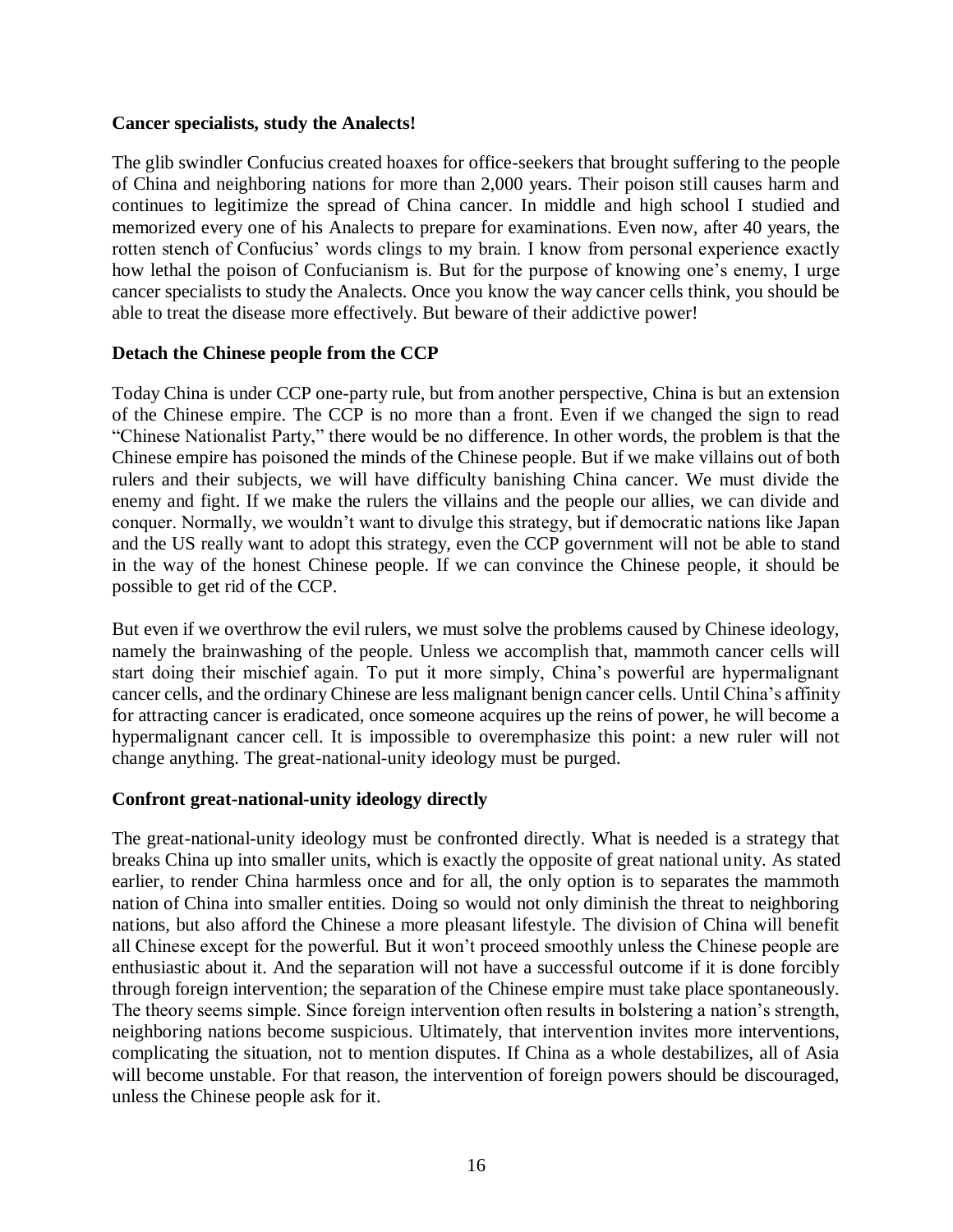## **Chinese people motivated by potential profits and fear**

In that case, what should be done? This is not a difficult question to answer. We need only attack the Chinese at their weakest points, desire for profits and fear. But it is best to avoid low-level tactics like promising profits from external sources or threatening them with military might, also from external forces. In light of the current situation in China, the unfolding of high-level tactics that will target those weak points is likely to be more successful. I am referring to the Wuhan coronavirus pandemic.

As I stated in Part 1 of this chapter, if the Chinese are forced to introduce a democracy, they will eventually arrive at a decentralized government where each province is an independent entity. There is only one obstacle to the decentralization process: the great-national-unity ideology. But that ideology is no more than a narcotic, and creates nothing that has positive effects on people's actual lifestyles. The Chinese, who have a quick eye for profits, will immediately discard any ideology that puts them at a disadvantage. The Chinese are smart enough to look out for their own interests, and are quick to discard any lofty ideals, any traditional ideals, if they get in the way. That is the difference between them and the Japanese, who cling to the past.

## **Use Wuhan coronavirus to dismantle China**

Then how can we make use of the Wuhan coronavirus, which hails from China? We can get a hint from action taken in various parts of China after the Wuhan lockdown, which occurred on January 23, 2020. Soon after the Wuhan lockdown, the rest of Hubei province followed suit. Accordingly, the residents of Wuhan could not venture outside the province, and residents of other provinces could not enter Hubei. But even after April 8, when the central government lifted the lockdown on Wuhan, other provinces barred Wuhan residents from entering their territory. Those provinces had defied orders from the central government and acted on their own initiative to close their borders. Even now, people desiring to enter other provinces must show a health certificate, which acts as a sort of passport. This example shows that China's provinces became independent entities because of the Wuhan coronavirus. Such daring action would have been unthinkable before the pandemic. It also shows how much the Chinese fear contagious diseases. For instance, even if the Wuhan coronavirus disappears, pseudo-independence of China's provinces may continue. No matter how emphatically the Chinese government may declare that the virus has disappeared, the Chinese won't believe them. Since this is the situation even in a state with one-party control, if China becomes a democracy in which each citizen determines his future by casting his ballot, [each province] may become a completely independent state.

## **Independence movements in Shanghai and Sichuan**

My Wuhan coronavirus example is a separation driven by fear, but there are also profit-motivated separation movements, one of them involving Shanghai. After the First Opium War of 1839, Shanghai was forced to open its port by the Treaty of Nanking, and from then on was exposed to foreign cultures, more so than any other Chinese city. Economic interchange with foreign countries became robust. That is one reason why Shanghai became the wealthiest city in China.

According to an announcement issued by the Shanghai Bureau of Statistics, Shanghai's GDP for 2019 was 3,000,000,008,155 RMB (approximately 60 billion USD). Its permanent-resident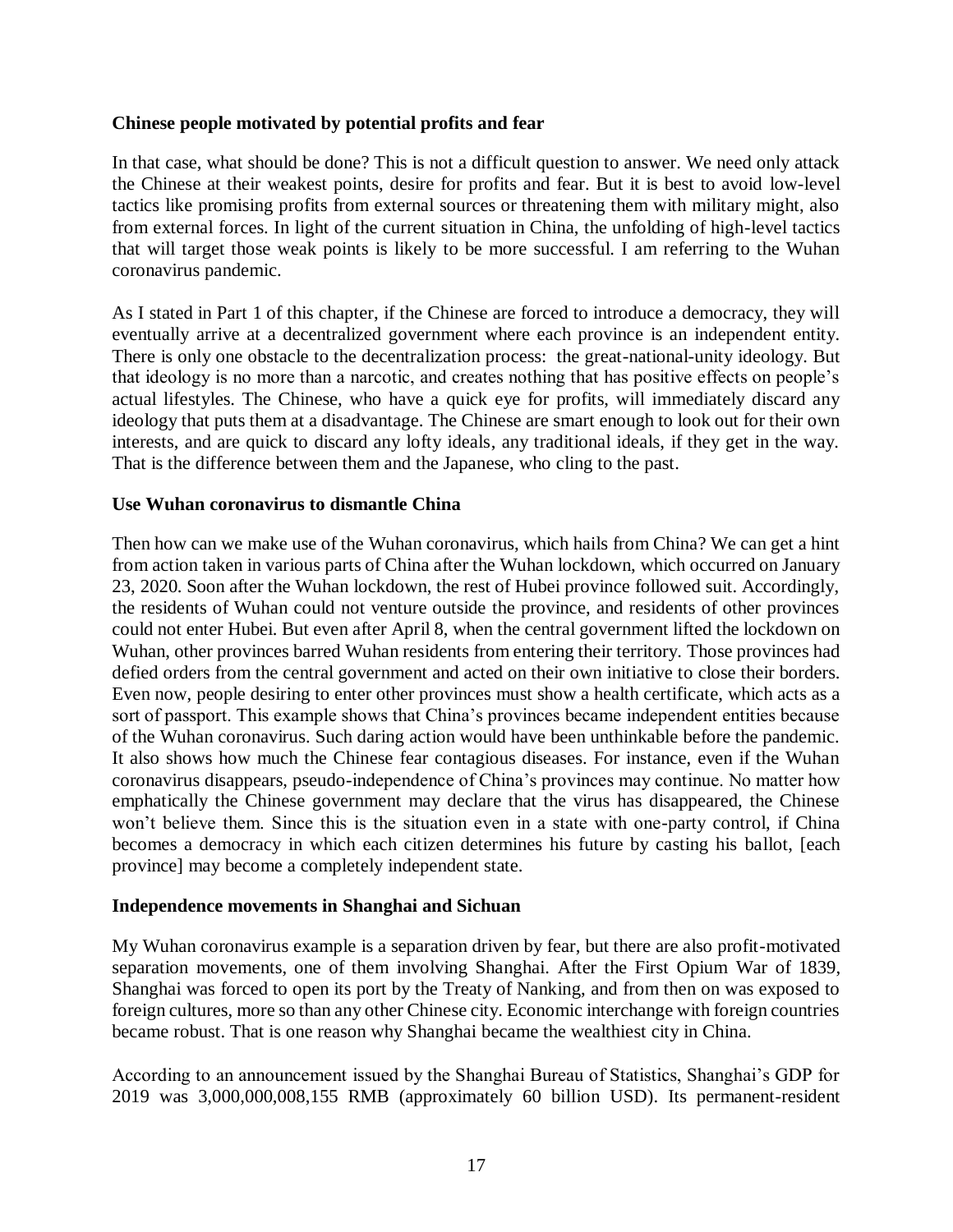population is approximately 24 million. Population and GDP are almost equivalent to those of Taiwan. This is the appropriate scale for an independent, successful midsized nation. After the Qing dynasty collapsed, a movement arose seeking autonomy for Shanghai, which has never lost momentum.

The Shanghai independence movement can gain no further ground in China, but in 2018, Chinese residing in the US formed the Shanghai National Party, and announced that they were seeking independence for Shanghai. Liu Zhongling, a historian who has many young followers in China, has said that China cannot achieve true democracy unless it is partitioned into several states. On November 9, 2018, after he had moved to the US, Liu announced that he would separate Sichuan province from the PRC, and establish the Republic of Basuria.

The great-national-unity ideology continues to persist, but there are some members of the Chinese elite who have not been contaminated by it. One of them was Nobel Peace Prize laureate Liu Xiaobo. Liu said that the great-national-unity ideology is incompatible with the democratization of China, and must be discarded. Thus, there are Chinese who wish for independence out of fear or because they desire profits, and intellectuals who advocate separation as a prerequisite for democracy. Consequently, in China there has been some groundwork laid toward making provinces independent.

## **Simple method for inducing the separation of China's provinces**

Then, how can Japan and the US encourage the separation of China's provinces? All that needs to be done is to extend policies to counter the Wuhan coronavirus. For instance, upon the initial outbreak of the virus, Japan limited entry to residents of Hubei and Zhejiang provinces. Emigration and immigration controls are in the purview of state sovereignty, and a sovereign state can impose limitations on another nation without providing a detailed explanation.

Taking advantage of the coronavirus, we need only establish immigration standards for each Chinese province, which would be dependent upon the infection rate. This could be done even now. If CCP rule crumbles, this should become even easier. At that point, if the Japanese government negotiates immigration and commercial conditions directly with each province in accordance with the relevant situation there, the power of the new central government, whose base will necessarily have become unsteady, will be significantly diminished. That same power will become the force that induces the division of China's provinces into separate states. Of course, if not only Japan, but also the US and others of the world's leading nations joined forces, the effect would be even stronger. There is only one element that might obstruct these tactics: Japan's bureaucratic hard-liners who are stuck in the past.

## **Division would bring happiness to the Chinese**

On August 5, 2020 Secretary of State Pompeo announced that the US would establish the Clean Network program, which would shut China out of the world's networks. This same policy approach can also be used to encourage the breakup of China. In other words, this would mean recognizing at an early date those provinces that wish to become independent and welcoming each new nation into the international community by establishing customs and commerce connections. Then, of course, the independent entities will become more prosperous than the others, and will